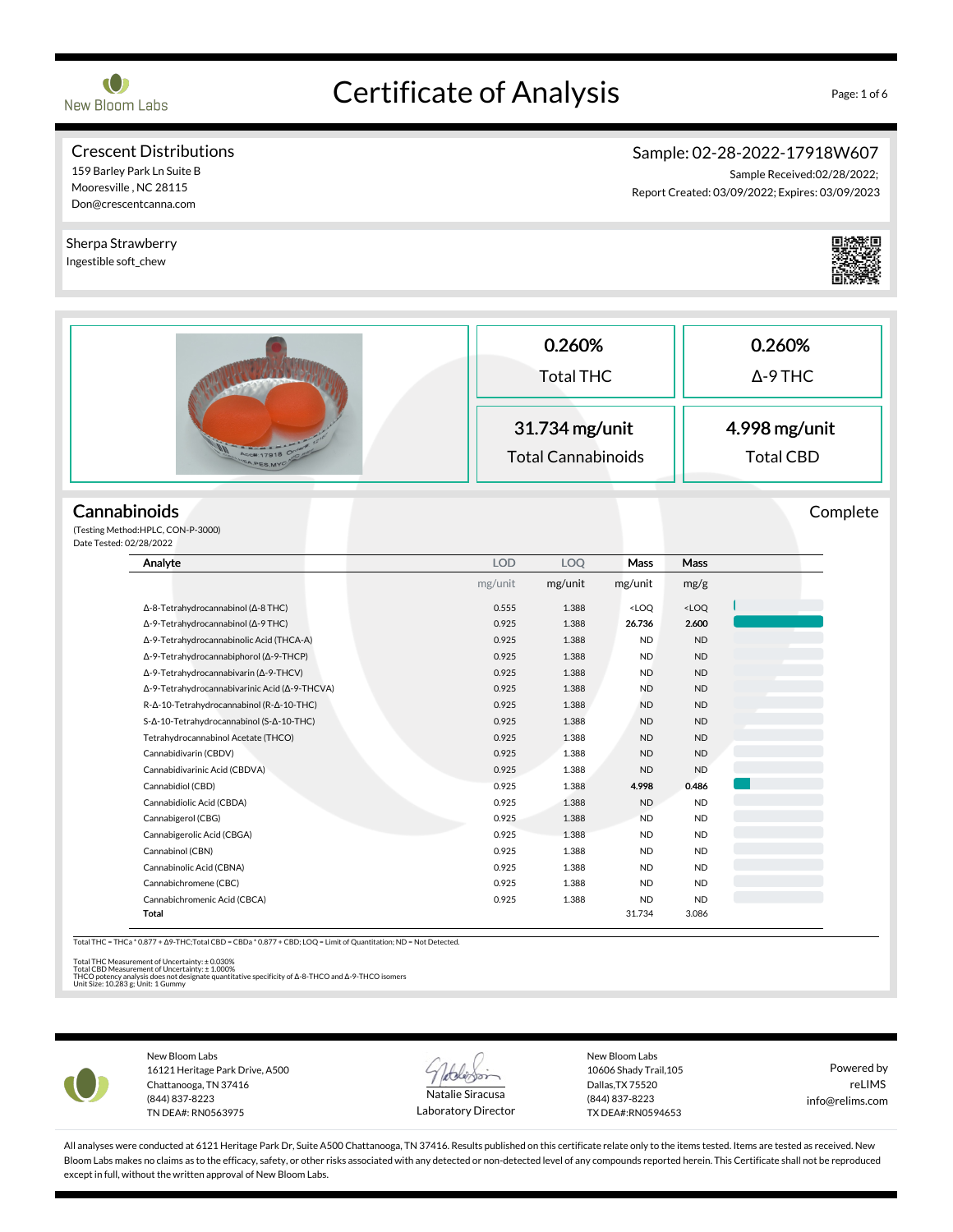

# Certificate of Analysis Page: 2 of 6

Sample: 02-28-2022-17918W607

Report Created: 03/09/2022; Expires: 03/09/2023

Sample Received:02/28/2022;

### Crescent Distributions

# 159 Barley Park Ln Suite B

Mooresville , NC 28115 Don@crescentcanna.com

#### Sherpa Strawberry Ingestible soft\_chew







New Bloom Labs 16121 Heritage Park Drive, A500 Chattanooga, TN 37416 (844) 837-8223 TN DEA#: RN0563975



Laboratory Director

New Bloom Labs 10606 Shady Trail,105 Dallas,TX 75520 (844) 837-8223 TX DEA#:RN0594653

Powered by reLIMS info@relims.com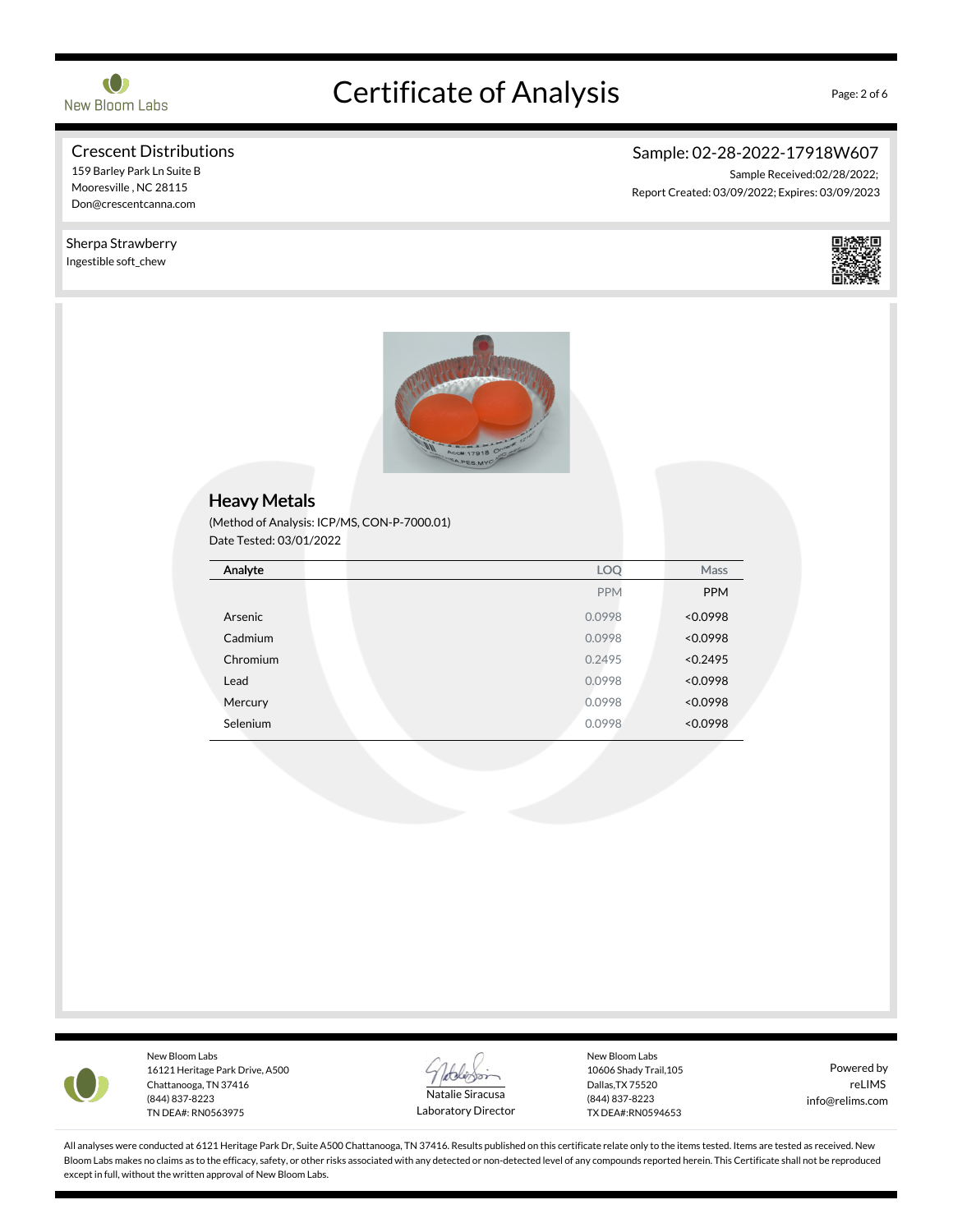# Certificate of Analysis Page: 3 of 6

#### Crescent Distributions

### 159 Barley Park Ln Suite B

Mooresville , NC 28115 Don@crescentcanna.com

#### Sherpa Strawberry

Ingestible soft\_chew

#### Pesticides

(Testing Method:LC/MS/MS,CON-P-5000) Date Tested:02/28/2022

| Analyte             | LOQ        | Mass       | Analyte            | LOQ        | Mass       |
|---------------------|------------|------------|--------------------|------------|------------|
|                     | <b>PPM</b> | <b>PPM</b> |                    | <b>PPM</b> | <b>PPM</b> |
| Acephate            | 0.200      | < 0.200    | Imazalil           | 0.100      | < 0.100    |
| Acequinocyl         | 1.000      | < 1.000    | Imidacloprid       | 0.200      | < 0.200    |
| Acetamiprid         | 0.100      | < 0.100    | Kresoxim Methyl    | 0.200      | < 0.200    |
| Aldicarb            | 0.200      | < 0.200    | Malathion          | 0.100      | < 0.100    |
| Avermectin B1A      | 0.200      | < 0.200    | Metalaxyl          | 0.100      | < 0.100    |
| Avermectin B1B      | 0.050      | < 0.050    | Methiocarb         | 0.100      | < 0.100    |
| Azoxystrobin        | 0.100      | < 0.100    | Methomyl           | 0.200      | < 0.200    |
| Bifenazate          | 0.100      | < 0.100    | <b>MGK-264</b>     | 0.100      | < 0.100    |
| <b>Bifenthrin</b>   | 0.100      | < 0.100    | Myclobutanil       | 0.100      | < 0.100    |
| <b>Boscalid</b>     | 0.200      | < 0.200    | Propoxur           | 0.100      | < 0.100    |
| Carbaryl            | 0.100      | < 0.100    | Oxamyl             | 0.500      | < 0.500    |
| Carbofuran          | 0.100      | < 0.100    | Naled              | 0.250      | < 0.250    |
| Chlorantraniliprole | 0.100      | < 0.100    | Paclobutrazole     | 0.200      | < 0.200    |
| Chlorpyrifos        | 0.100      | < 0.100    | Parathion Methyl   | 0.100      | < 0.100    |
| Clofentazine        | 0.100      | < 0.100    | Permethrin         | 0.100      | < 0.100    |
| Cyfluthrin          | 0.500      | < 0.500    | Phosmet            | 0.100      | < 0.100    |
| Cypermethrin        | 0.500      | < 0.500    | Piperonyl Butoxide | 1.000      | < 1.000    |
| Daminozide          | 0.500      | < 0.500    | Prallethrin        | 0.100      | < 0.100    |
| Diazinon            | 0.100      | < 0.100    | Propiconazole      | 0.200      | < 0.200    |
| Dichlorvos (DDPV)   | 0.050      | < 0.050    | Pyrethrins         | 0.500      | < 0.500    |
| Dimethoate          | 0.100      | < 0.100    | Pyridaben          | 0.100      | < 0.100    |
| Ethoprophos         | 0.100      | < 0.100    | Spinosad A         | 0.050      | < 0.050    |
| Etofenprox          | 0.200      | < 0.200    | Spinosad D         | 0.050      | < 0.050    |
| Etoxazole           | 0.100      | < 0.100    | Spiromesifen       | 0.100      | < 0.100    |
| Fenoxycarb          | 0.100      | < 0.100    | Spirotetramat      | 0.100      | < 0.100    |
| Fenpyroximate       | 0.200      | < 0.200    | Spiroxamine        | 0.200      | < 0.200    |
| Fipronil            | 0.200      | < 0.200    | Tebuconazole       | 0.200      | < 0.200    |
| Flonicamid          | 0.500      | < 0.500    | Thiacloprid        | 0.100      | < 0.100    |
| Fludioxonil         | 0.200      | < 0.200    | Thiamethoxam       | 0.100      | < 0.100    |
| Hexythiazox         | 0.500      | < 0.500    | Trifloxystrobin    | 0.100      | < 0.100    |



New Bloom Labs 16121 Heritage Park Drive, A500 Chattanooga, TN 37416 (844) 837-8223 TN DEA#: RN0563975



Laboratory Director

New Bloom Labs 10606 Shady Trail,105 Dallas,TX 75520 (844) 837-8223 TX DEA#:RN0594653

Powered by reLIMS info@relims.com

All analyses were conducted at 6121 Heritage Park Dr, Suite A500 Chattanooga, TN 37416. Results published on this certificate relate only to the items tested. Items are tested as received. New Bloom Labs makes no claims as to the efficacy, safety, or other risks associated with any detected or non-detected level of any compounds reported herein. This Certificate shall not be reproduced except in full, without the written approval of New Bloom Labs.

#### Sample: 02-28-2022-17918W607 Sample Received:02/28/2022;

Report Created: 03/09/2022; Expires: 03/09/2023

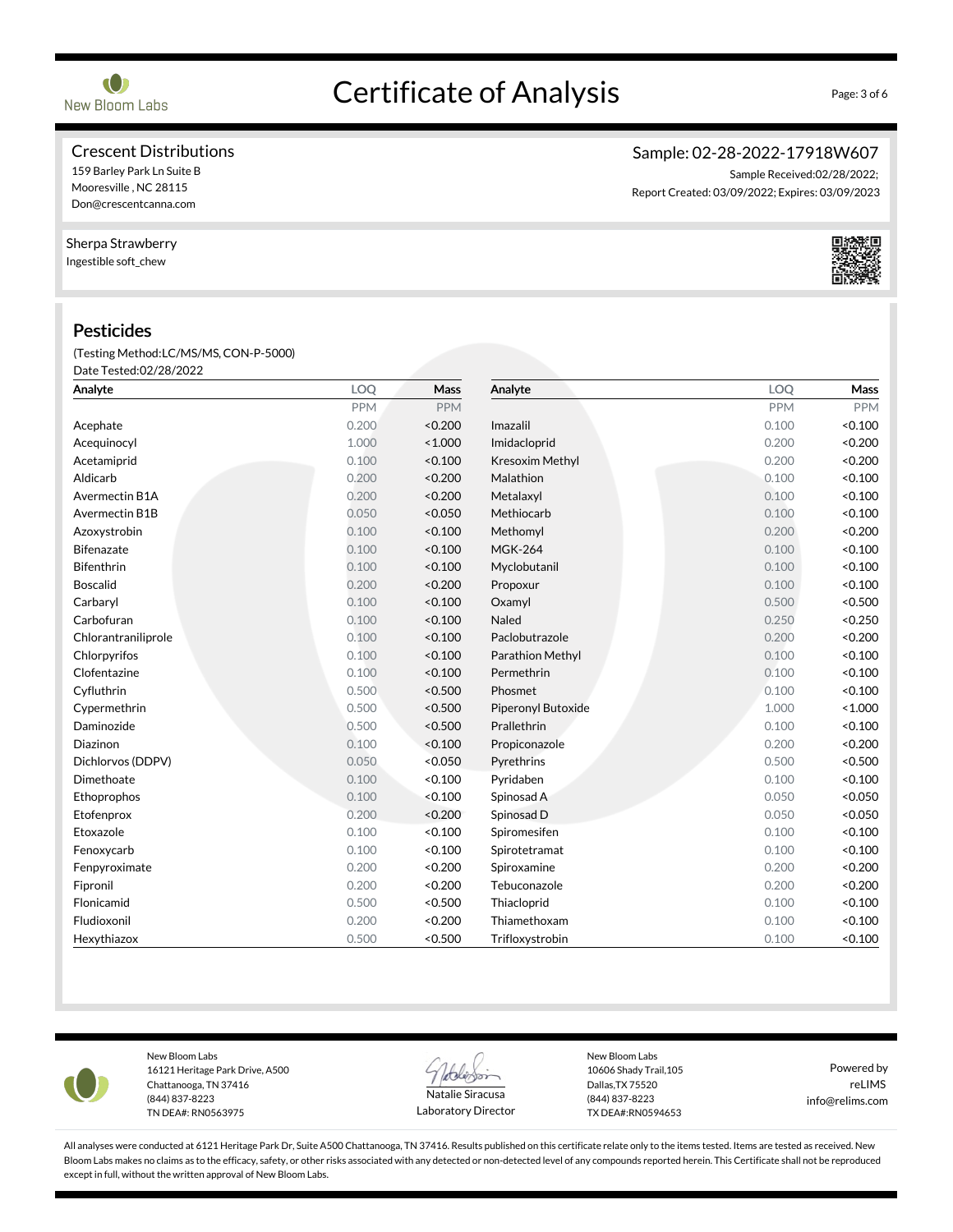

# Certificate of Analysis Page: 4 of 6

### Crescent Distributions

## 159 Barley Park Ln Suite B

Mooresville , NC 28115 Don@crescentcanna.com

#### Sherpa Strawberry Ingestible soft\_chew



Sample: 02-28-2022-17918W607

Report Created: 03/09/2022; Expires: 03/09/2023

Sample Received:02/28/2022;



#### **Mycotoxins**

(Testing Method:LC/MS/MS,CON-P-5000)

Date Tested: 02/28/2022

| Analyte      | LOQ        | Mass         |
|--------------|------------|--------------|
|              | <b>PPB</b> | PPB          |
| Aflatoxin B1 | 5.000      | < 5.000      |
| Aflatoxin B2 | 5.000      | < 5.000      |
| Aflatoxin G1 | 5.000      | < 5.000      |
| Aflatoxin G2 | 5.000      | < 5.000      |
| Ochratoxin A | 20,000     | Not Detected |



New Bloom Labs 16121 Heritage Park Drive, A500 Chattanooga, TN 37416 (844) 837-8223 TN DEA#: RN0563975



Laboratory Director

New Bloom Labs 10606 Shady Trail,105 Dallas,TX 75520 (844) 837-8223 TX DEA#:RN0594653

Powered by reLIMS info@relims.com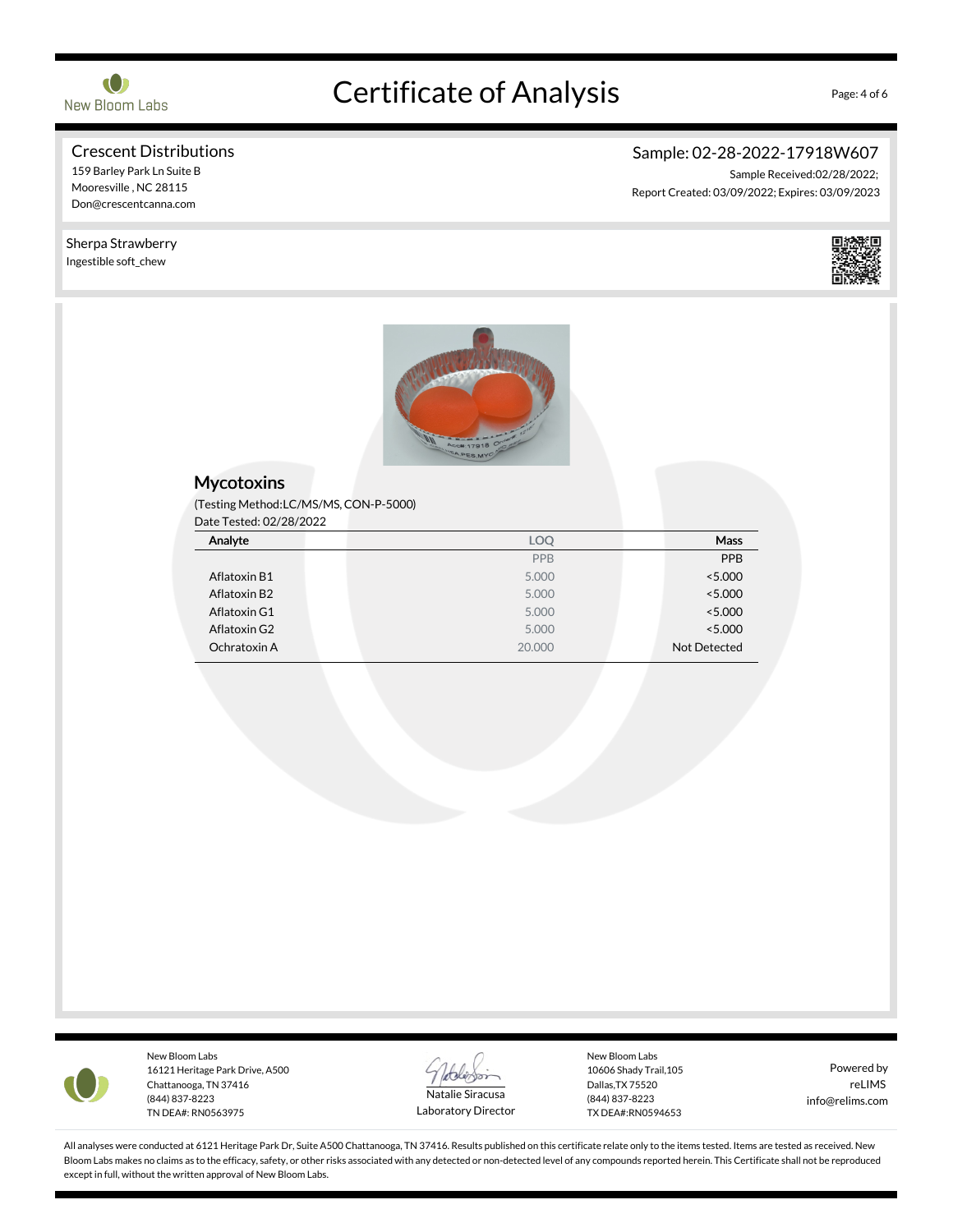

# Certificate of Analysis Page: 5 of 6

### Crescent Distributions

159 Barley Park Ln Suite B

Mooresville , NC 28115 Don@crescentcanna.com

Sherpa Strawberry Ingestible soft\_chew

Sample: 02-28-2022-17918W607

Sample Received:02/28/2022; Report Created: 03/09/2022; Expires: 03/09/2023



#### **Microbials**

(Testing Method:qPCR & 3M Petrifilm & SIM Plate,CON-P-6000) Date Tested: 03/01/2022

| Analyte                                    | <b>LOQ</b> | <b>Units</b>        |
|--------------------------------------------|------------|---------------------|
|                                            | CFU/g      | CFU/g               |
| <b>Total Yeast and Mold Count</b>          | 15.0       | ~15                 |
| Total Aerobic Bacteria Count               | 7.0        | < 7                 |
| <b>Total Coliform Count</b>                | 7.0        | ~5                  |
| <b>Total Enterobacteriaceae/BTGN Count</b> | 7.0        | ~5                  |
| Aspergillus spp.                           |            | Not Detected        |
| Shigatoxigenic Escherichia coli (STEC)     |            | Not Detected        |
| Salmonella                                 |            | <b>Not Detected</b> |
| Listeria monocytogenes                     |            | Not Detected        |



New Bloom Labs 16121 Heritage Park Drive, A500 Chattanooga, TN 37416 (844) 837-8223 TN DEA#: RN0563975



Laboratory Director

New Bloom Labs 10606 Shady Trail,105 Dallas,TX 75520 (844) 837-8223 TX DEA#:RN0594653

Powered by reLIMS info@relims.com